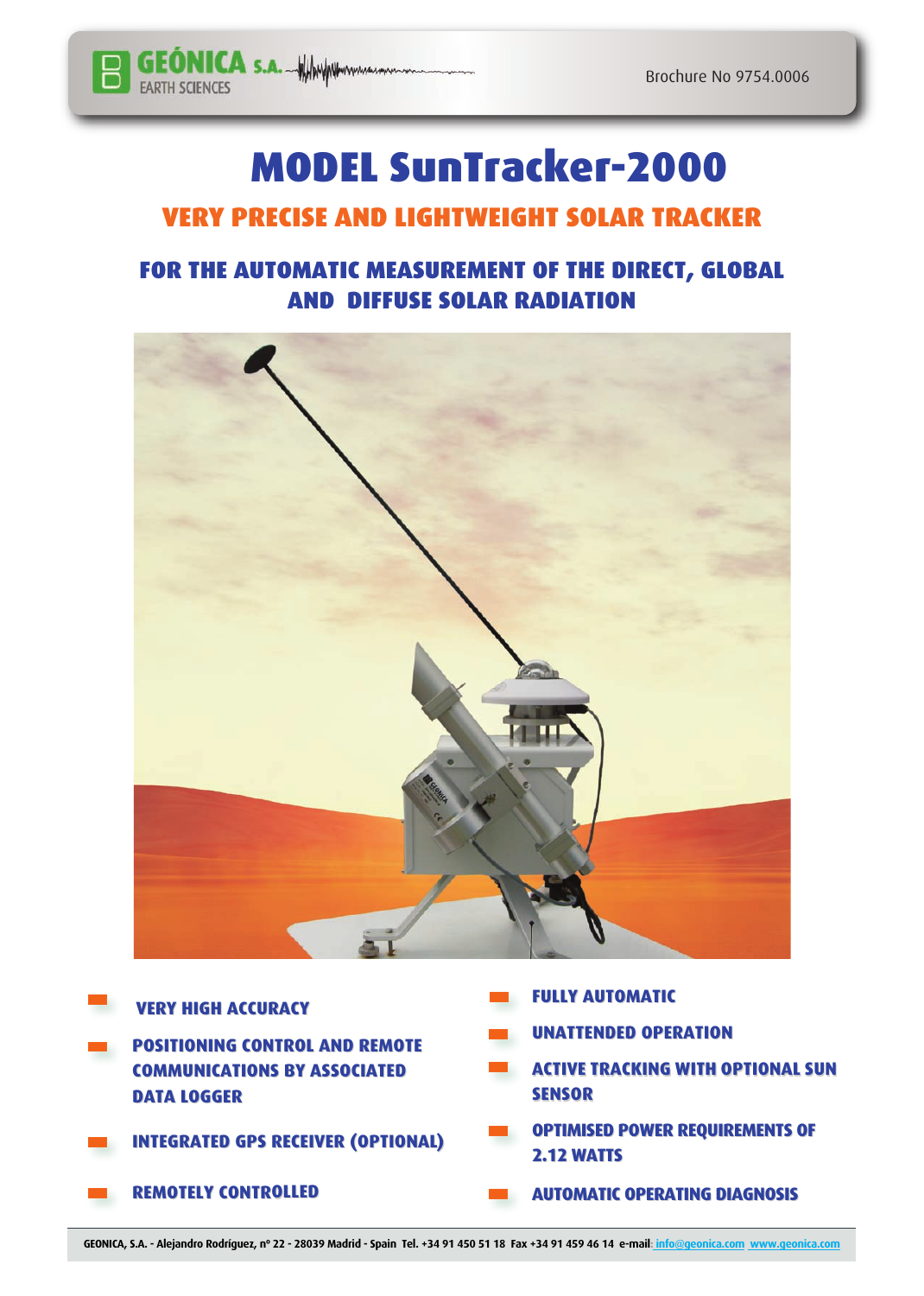#### **DESCRIPTION**

**ÓNICA** S.A. WWW.

Model **SunTracker-2000** is a two axis fully automatic lightweight solar tracker, to align solar radiation instruments with the normal incidence of the Sun, from any position on the earth's surface.

Includes a two axis mechanical device with two stepping motors, controlled by an electronic module combined with our Data Logger Model METEODATA. Tracking control is carried out by an astronomical algorithm calculated by the data logger, having the possibility of integrating an optional GPS receiver for ensuring a very precise clock synchronization.

This new design has a fundamental advantage versus other solar trackers regarding the energy consumption, as it requires 2.12 watts from the battery of the data logger. So a single 50W solar panel will be enough for powering both, the solar tracker and the data logger, avoiding the need of having 115/230VAC mains line at the site.

The **SunTracker-2000** allows to mount one or two pyrheliometers for the measurement of the Direct solar radiation, as well as one pyranometer for the measurement of the Global radiation. An optional support and shading assembly can also be installed when Diffuse radiation is necessary.

The operation of the **SunTracker-2000** in association with the METEODATA logger allows to profit all the unique advantages offered by our versatile unit, as indicated below.

#### **MAIN FEATURES**

- Unattended and automatic operation.
- Remote control of the solar tracker by means of the same communications network used with the data logger (GSM/GPRS, 3G, satellite, Wi-Fi, WiMax, etc.).
- Automatic transmission of SMS alarm messages in case of low battery or vandalism (GSM/GPRS optional modem is required for the logger).
- Clock synchronization via Internet time base or by an optional GPS receiver integrated with the data logger.
- Real-Time calculation and recording each second, of the Sun elevation and azimuth, alongside the absolute position. This allows to correlate the solar radiation measurements with the Sun position and also to carry out the Automatic Operation Diagnosis by the ADAS-3000 (Automatic Diagnosis and Alarms Software, running in the Datalogger) each second, as described at the end of this brochure.
- Automatic and continuous diagnosis of the correct operation of the two stepping motors, in such a way that, in case of accidental error, a SMS alarm message will be sent.
- Very low power consumption of 2.12 watts. This allows the logger to power also the solar tracker using a little solar panel for recharging its internal battery (mains is not necessary on the site).



#### **TECHNICAL SPECIFICATIONS**

| <b>Control module</b>                                    | Internal, with RS485 interface                           |
|----------------------------------------------------------|----------------------------------------------------------|
| Data logger communications RS232/422/485, Ethernet, etc. |                                                          |
| <b>Clock synchcronization</b>                            | By Internet time base or GPS                             |
|                                                          | receiver, via the data logger                            |
| <b>Pointing accuracy</b>                                 | 0.1° in both axis (passive tracking)                     |
|                                                          | better than 0.01° (active tracking)                      |
|                                                          | with optional Sun sensor)                                |
|                                                          | Mechanical transmission Precision Machined Worm and gear |
| <b>Torque</b>                                            | <b>12 Nm</b>                                             |
| <b>Payload (Balanced)</b>                                | Greater than 80 kg                                       |
| <b>Angular velocity</b>                                  | 18.8°/second                                             |
| <b>Supply voltage</b>                                    | 12 VDC                                                   |
| <b>Power required</b>                                    | 2.12 watts (only SunTracker-2000)                        |
|                                                          | 3.02 watts (entire system: METEO-                        |
|                                                          | DATA, GPS controller, Ethernet, etc.)                    |
| <b>Environmental</b>                                     | Temperature range (no heater neces-                      |
|                                                          | sary): -30°C to +60°C (working accor-                    |
|                                                          | ding to Geonica's operating specifica-                   |
|                                                          | tions). For applications under condi-                    |
|                                                          | tions below -30°C, contact Geonica.                      |
|                                                          | Rel. Humidity range 0-100%                               |
| <b>Mounting base</b>                                     | Tripod with two spirit levels                            |
| <b>Materials</b>                                         | Cast aluminium housing. AISI 304                         |
|                                                          | Stainless steel worm and bronze gear                     |
| <b>Weight</b>                                            | 8 Kg                                                     |
| <b>Dimensions</b>                                        | 300x370x290 mm (HxWxD)                                   |

#### **TYPICAL SOLAR MONITORING CONFIGURATIONS**

- Model **SunTracker-2000**
- METEODATA logger/controller with GPRS optional modem.
- One or two Pyrheliometers for direct radiation measurement.
- One pyranometer for either Global or Diffuse radiation with optional shading assembly.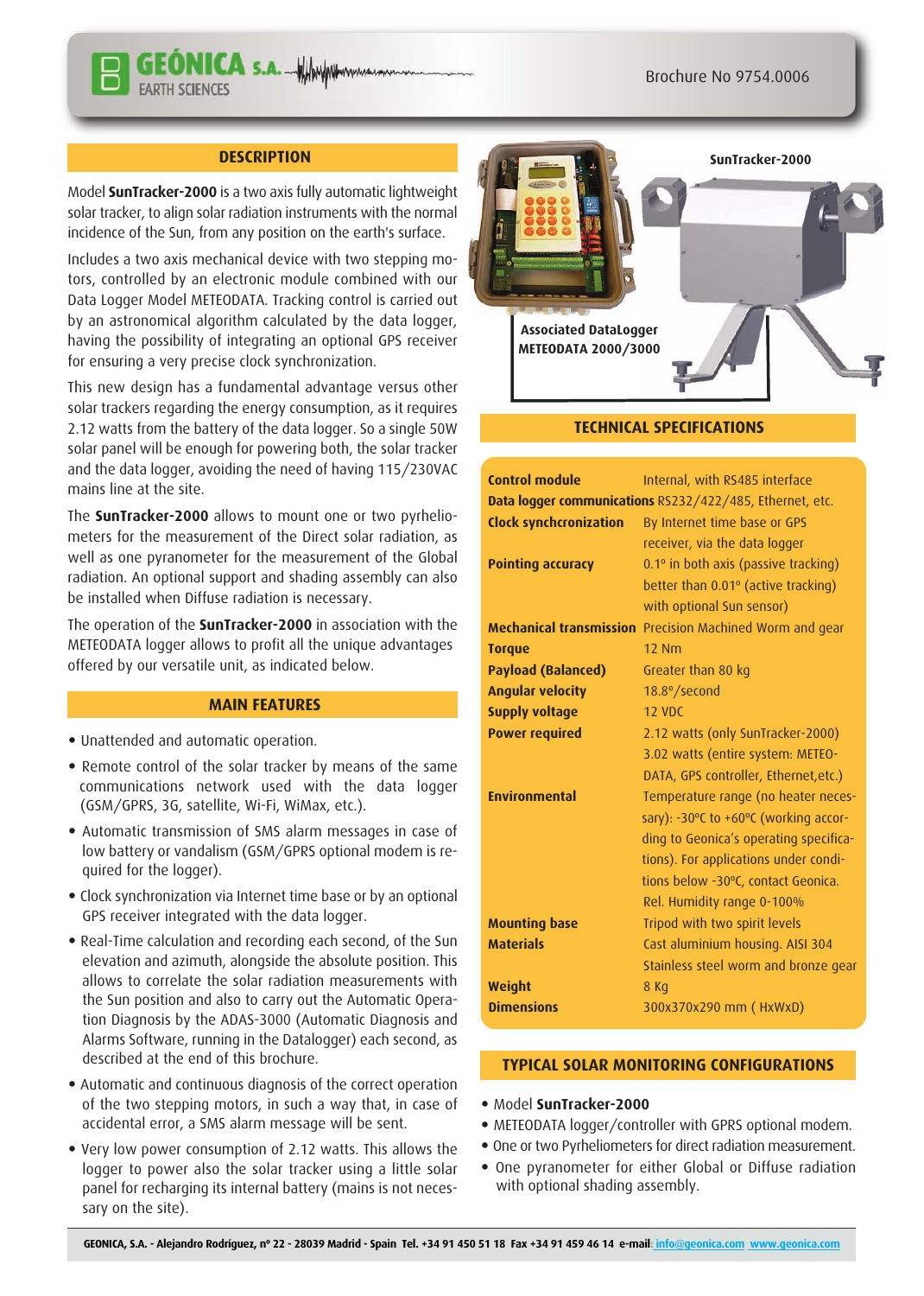# NICA S.A. Whyphymum

## **LOCAL AND REMOTE CONTROL FUNCTIONS**

The Control Functions for the **SunTracker-2000** made locally or remotely from the GEO-DRC Data Receiving Center are indicated as follows:

- 1. Automatic Axis Calibration at any time.
- 2. Change of geographical coordinates.
- 3. Fine Tune of the azimuth and elevation axis alignment.
- 4. Activate / Deactivate solar radiation measurements during start-up and maintenance operations.
- 5. Date and time synchronisation.
- 6. Diagnostic Alarm Threshold setting

## **OPTIONAL: ACTIVE TRACKING WITH SUN SENSOR**

The Sun sensor for active tracking measures the incident angle of Sun rays in both orthogonal axis and the solar radiation. The high sensitivity reached is based on the geometrical dimensions of the design. Its characteristics make it a suitable tool for high accurate Sun-tracking and positioning systems, with low power consumption and high reliability. The Sun sensor has been designed with an unique and novel own technology based on MEMS fabrication processes to achieve high integrated sensing structures at low cost.

The Sun sensor allows automatic Sun pointing correction under soil, pedestal or basement displacement issues as well as for clock shifts where no GPS date and time correction is available.

## **OPTIONAL: AUTOMATIC DIAGNOSIS AND ALARMS (ADAS-3000)**

The marriage of the Data Logger METEODATA-3000 and the **SunTracker-2000** working together, is a unique and exclusive symbiosis solution, which allows to profit all the functionalities of the optional Automatic Diagnosis and Alarm Software (ADAS-3000 option).

The ADAS-3000 software installed at the data logger, is monitoring in real-time the measured values of the main three solar irradiance parameters (DNI, GHI and DIFF), supervising also the results of the local running algorithms that are in charge of the SunTracker operation.

The monitored solar radiation sensors and local running algorithms at the data logger are :

- 1. Global, Diffuse and Direct solar radiation sensors readings.
- 2. Accurate GPS fixes.
- 3. Astronomical Sun tracking algorithm.
- 4. Digital Signal Processing Functions.

The ADAS-3000 determines automatically the 'coherence' of the three measured parameters : DNI, GHI and Diffuse values, as a function of the Sun position at any moment, obtained by the data logger from the astronomical algorithm used for controlling the automatic tracking. If the ADAS-3000 detects any inconsistency or lack of coherence between the measured values of these three

parameters, an alarm condition is automatically generated.

This alarm can be generated by any of the following circumstances:

- Dirt deposition in the domes of the Pyranometers or in the glass filters of the Pyrheliometers.
- Degradation of the solar sensors or incorrect calibration constant.
- Wrong leveling of the Sun tracker.

Field of view (FOV):  $5^\circ$  ( $\pm$  2.5°) Accuracy: Better than 0.01°

Weight: 700 g

Temperature range: Industrial: -40 to 85ºC **Optical set:** Diaphragm and collimator

Dimensions: 105mm long x ø80mm

- Misalignment of the Pyrheliometer mounted on the Sun tracker
- Incorrect operation of the Astronomical algorithm

These alarms are automatically sent by SMS (up to 5 different users) or by TCP/IP (to a Data Receiving Center) to warn the user about the low data quality being recorded at the site.

The alarm status is also recorded at the alarm channel of the data logger as the rest of historical data.

It is important to mention that minor and even large differences between the actual measurements of any of these three solar irradiance parameters and their real values (correct values), due to any of the reasons indicated before, will not be detected in any manner without our unique automatic diagnosis carried out by the ADAS-3000 software.



**SUN SENSOR TECHNICAL SPECIFICATIONS** Sensor type: Two orthogonal axes Sun sensor

Average consumption: 33mA active mode (5mA sleep mode)

Material: Natural anodizing machined aluminum Optical window: Fused silica glass (high transmittance)